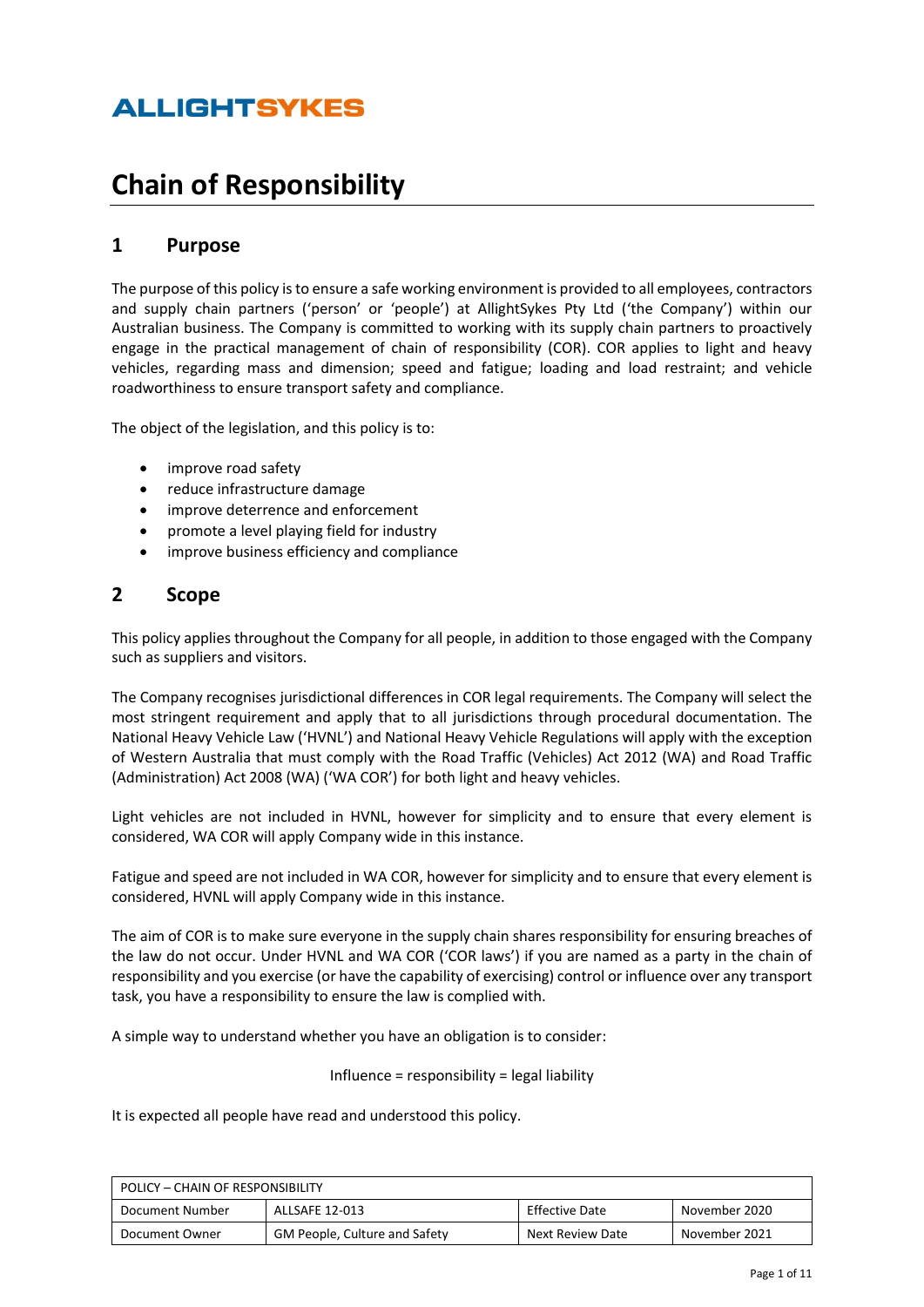## **3 General Duty**

#### 3.1 The Company

The Company has a general duty to ensure the safety of our people therefore must, so far as practicable:

- provide a workplace and safe system of work so that our people are not exposed to hazards
- provide our people with information, instruction, training and supervision to allow them to work in a safe manner
- consult and co-operate with safety and health representatives and other people in matters related to safety and health at work
- provide adequate protective clothing and equipment where hazards cannot be eliminated
- provide for the safe use, transport and disposal of machinery and substances

In addition, and more specifically related to COR, the Company will:

- understand our legal requirements in all jurisdictions and select the most stringent legal COR requirement and apply to all locations
- investigate any COR breaches or incidents as per our Incident Investigation procedure
- hold all people accountable for any breaches of this policy and COR procedures
- ensure the safety of its transport activities
- not coerce, induce or encourage a breach of any road transport laws
- take reasonable steps to not pass on any false or misleading information about a vehicle or load
- provide training and information to all people
- perform regular external and internal reviews and audits to ensure compliance is maintained

#### 3.2 All people

It is expected that all people understand they have a general duty to ensure their own safety and the safety of those around them and:

- ensure their own safety and health in the workplace
- avoid adversely affecting the safety and health of other persons in the workplace
- report to the Company any situation they believe could constitute a hazard the person cannot reasonably correct themselves (for example, another person's behaviour or actions)
- report any incidents to the Company immediately
- report to the Company, including through the option of the whistle-blower process, any injury or harm to health of which any person is aware that arises that could impact fitness for work

In addition, and more specifically related to COR, our people must:

- ensure compliance to our legal requirements in all jurisdictions and follow the Company direction, being the most stringent legal COR requirement, which is to be applied to all locations
- participate in any investigation of a COR breach or incident as per our Incident Investigation procedure
- hold all people accountable for any breaches of this policy and COR procedures, and escalate any areas of concern
- ensure the safety of the Company's transport activities

| POLICY – CHAIN OF RESPONSIBILITY                                     |                                      |                  |               |
|----------------------------------------------------------------------|--------------------------------------|------------------|---------------|
| Effective Date<br>ALLSAFE 12-013<br>November 2020<br>Document Number |                                      |                  |               |
| Document Owner                                                       | <b>GM People, Culture and Safety</b> | Next Review Date | November 2021 |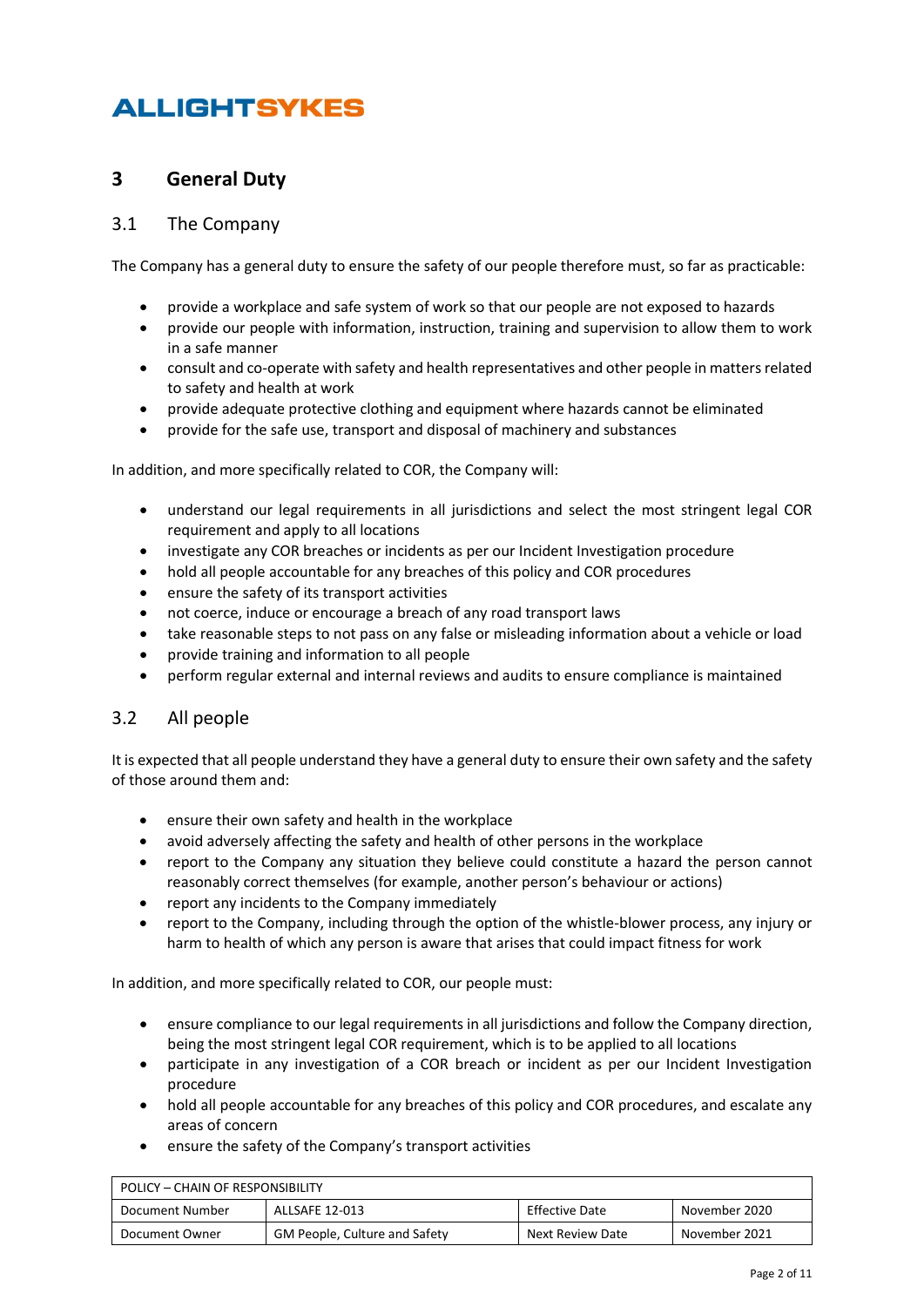- not coerce, induce or encourage a breach of any road transport laws
- take reasonable steps to not pass on any false or misleading information about a vehicle or load
- participate in training and endeavour to understand information provided
- participate in regular external and internal reviews and audits to ensure compliance is maintained

A simple way to understand whether you have an obligation is to consider:

Influence = responsibility = legal liability

### **4 Responsibilities and obligations**

#### 4.1 Business Unit General Manager

In addition to what is outlined in the general duty section, the business unit general manager ('BU GM') has ultimate responsibility in ensuring this policy is implemented and understood within their respective areas. In addition, the BU GM must:

- ensure this policy is communicated to their teams, new starters, visitors and suppliers to site understand this policy and their obligations
- investigate any COR breaches or incidents as per our Incident Investigation procedure
- take immediate action when they become aware of a person breaching this policy and engage the People, Culture and Safety team

### 4.2 Supervisors and Managers

In addition to what is outlined in the general duty section, supervisors and managers have a responsibility to ensure:

- support the BU GM and ensure this policy is communicated to their teams, new starters, visitors and suppliers to site
	- understand this policy and their obligations
- escalate to the BU GM when they become aware of a person breaching this policy

### 4.3 Supply Chain partners

In addition to what is outlined in the general duty section for all people, the supply chain partner has responsibility in ensuring this policy is implemented and understood within their respective business. In addition, supply chain partners must:

- participate in the investigate of COR breaches or incidents as per our Incident Investigation procedure
- take immediate action when they become aware of a person breaching this policy and engage the People, Culture and Safety team or their contact within our Company

All companies involved with the transportation of freight on Australian roads, has an onus to assess their responsibilities under the compliance and enforcement legislation and take all appropriate steps to ensure that no breaches occur by any party within their chain of responsibility.

| POLICY - CHAIN OF RESPONSIBILITY                                                     |  |  |  |
|--------------------------------------------------------------------------------------|--|--|--|
| Effective Date<br>ALLSAFE 12-013<br>Document Number<br>November 2020                 |  |  |  |
| GM People, Culture and Safety<br>November 2021<br>Next Review Date<br>Document Owner |  |  |  |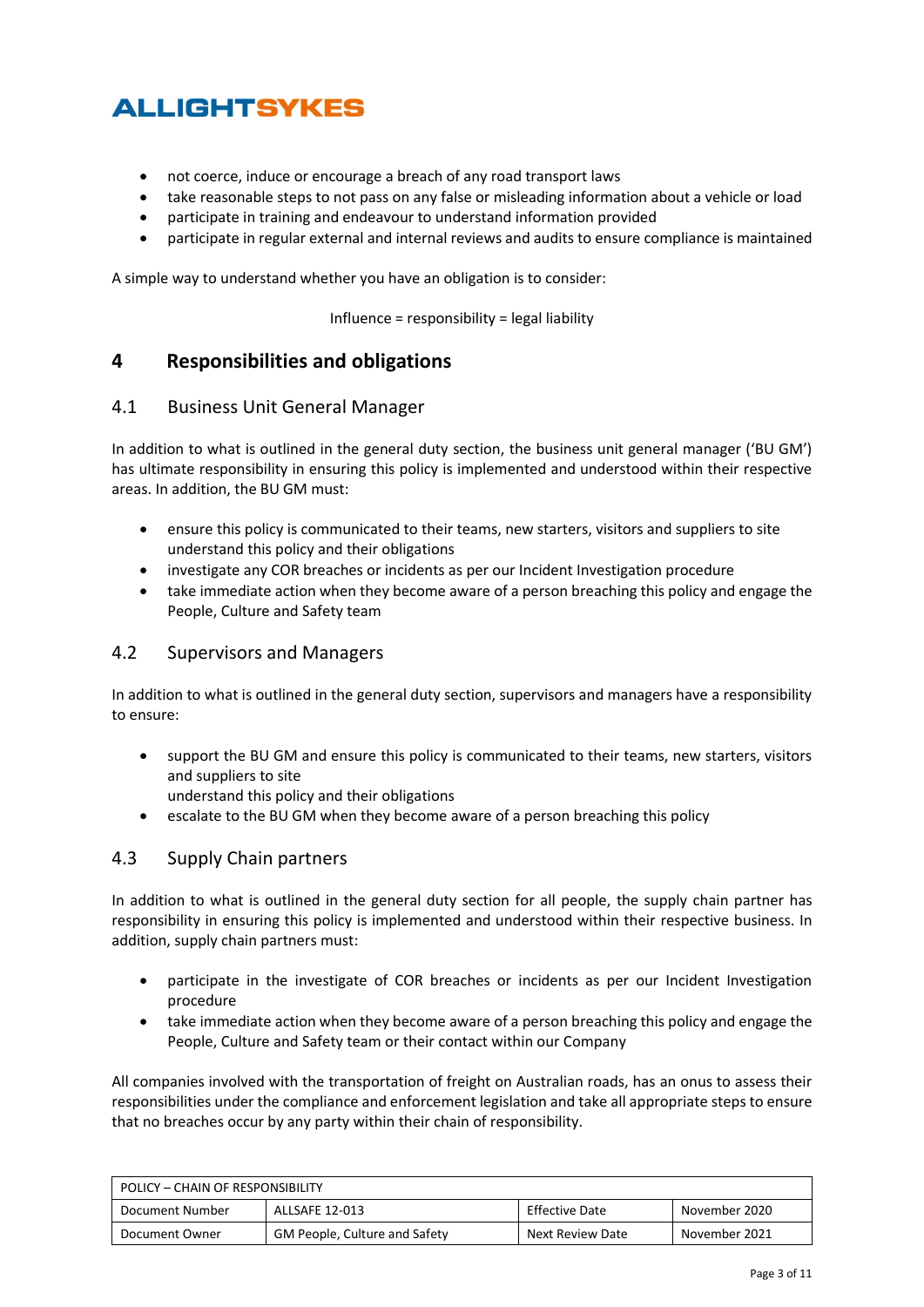### 4.4 People, Culture and Safety team

In addition to what is outlined in the general duty section, the People, Culture and Safety team will:

- provide training and information to all people
- share any changes to COR laws and requirements
- support the implementation and understanding of COR requirements through all business units
- ensure this policy remains up to date and the BU GM is aware of any changes to engage all people
- be an escalation point for all people
- record completion of policy awareness on individual employees personnel file
- investigate any COR breaches or incidents as per our Incident Investigation procedure
- perform regular external and internal reviews and audits to ensure compliance is maintained

#### 4.5 All people

Responsibilities are included in the General Duty section and within the policy.

### **5 Responsibilities and obligations - parties involved in COR**

The aim of COR is to make sure everyone in the supply chain shares responsibility for ensuring breaches of the law do not occur. Under COR laws if you are named as a party in the chain of responsibility and you exercise (or have the capability of exercising) control or influence over any transport task, you have a responsibility to ensure the law is complied with.

The law recognises that multiple parties may be responsible for offences committed by drivers and operators. A person may be a party in the supply chain in more than one way. For example, they may have duties as the consignor, the loader and the packer of goods.

Legal liability applies to all parties for their actions or inactions.

There are a number of key parties involved in COR. The CoR applies to, but is not limited to:

### 5.1 Operator/manager/scheduler responsibilities

As an operator, manager, or scheduler of a business involved in road transport, responsibilities include ensuring that:

- rosters and schedules do not require drivers to exceed driving hours regulations or speed limits
- you keep records of your drivers' activities, including work and rest times
- you take all reasonable steps to ensure drivers do not work while impaired by fatigue or drive in breach of their work or rest options
- vehicles are regularly maintained, and if speed limiters are fitted they are functioning properly
- vehicles are not loaded in a way which exceeds mass or dimension limits
- drivers moving freight containers have a vali[d Container Weight Declaration](https://www.nhvr.gov.au/safety-accreditation-compliance/on-road-compliance-and-enforcement/container-weight-declarations)
- loads are appropriately restrained with appropriate restraint equipment (see the relevant [load](https://www.ntc.gov.au/codes-and-guidelines/load-restraint-guide)  restraint guide for more information)

| POLICY – CHAIN OF RESPONSIBILITY                                            |                                      |                  |               |
|-----------------------------------------------------------------------------|--------------------------------------|------------------|---------------|
| <b>Effective Date</b><br>ALLSAFE 12-013<br>November 2020<br>Document Number |                                      |                  |               |
| Document Owner                                                              | <b>GM People, Culture and Safety</b> | Next Review Date | November 2021 |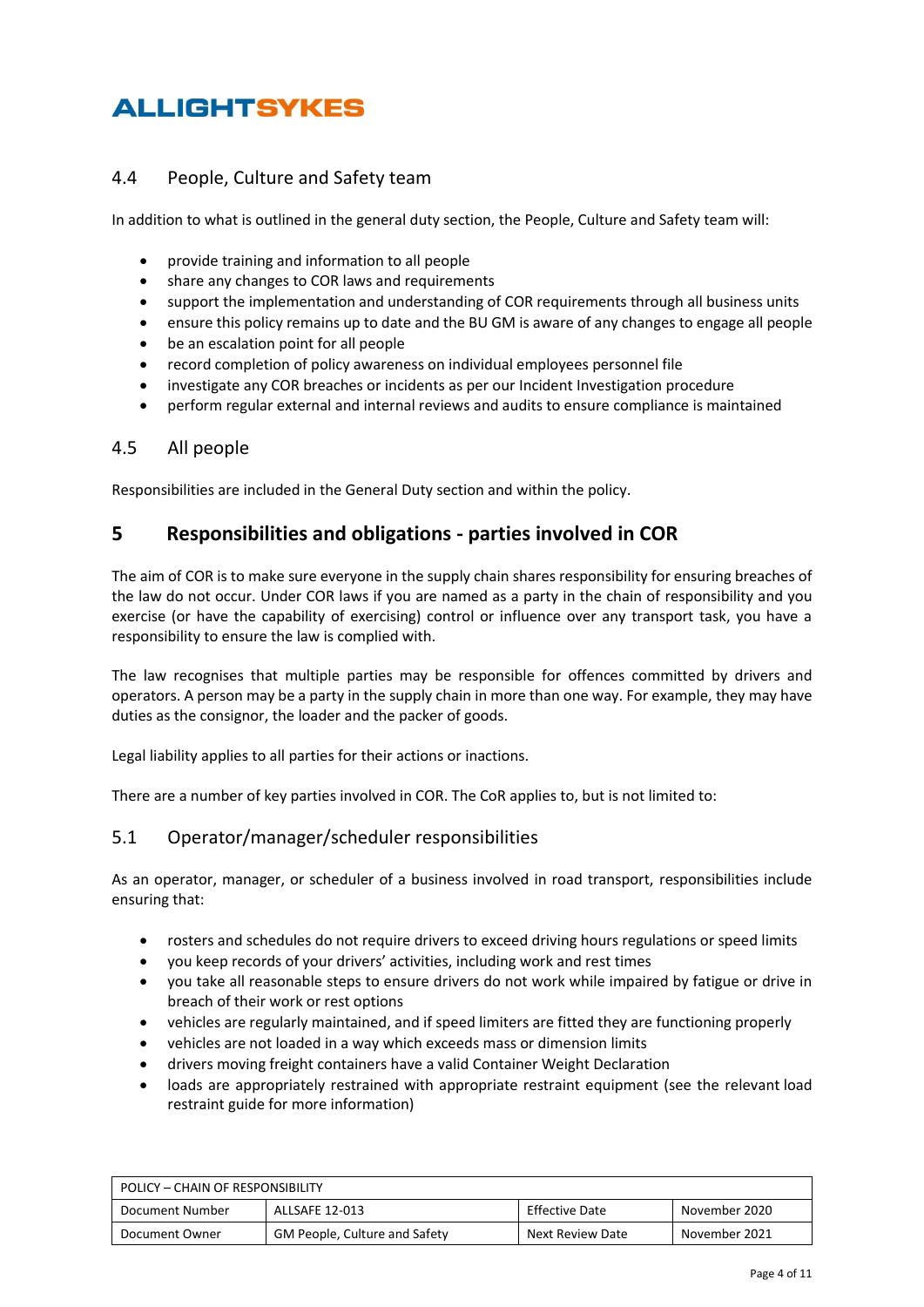## 5.2 Consignor/consignee responsibilities

As consignor or consignee your responsibilities include ensuring that:

- loads do not exceed vehicle mass or dimension limits
- goods carried on your behalf are able to be appropriately secured
- operators carrying freight containers have a valid [Container Weight Declaration](https://www.nhvr.gov.au/safety-accreditation-compliance/on-road-compliance-and-enforcement/container-weight-declarations) 
	- your delivery requirements do not require or encourage drivers to:
		- o exceed the speed limits
		- o exceed regulated driving hours
		- o fail to meet the minimum rest requirements
		- o drive while impaired by fatigue

### 5.3 Loading manager/loader/packer responsibilities

Loading managers, loaders and packers must ensure that loading a fatigue-regulated heavy vehicle will not cause or contribute to the driver driving while impaired by fatigue or in contravention of road transport laws.

Loading manager responsibilities include:

- working with other off-road parties to make reasonable arrangements to manage loading/unloading time slots
- ensuring vehicles are loaded/unloaded as quickly and efficiently as possible
- putting systems in place for unexpected jobs for example where there have been unexpected road delays

Loader responsibilities include ensuring a vehicle's load:

- does not exceed vehicle mass or dimension limits
- does not cause the vehicle to exceed mass limits
- is placed in a way so it does not become unstable, move or fall off the vehicle

Unreliable weight information makes it difficult for drivers to comply with the law. Packer responsibilities include ensuring:

- documentation about the vehicle's load is not false or misleading
- any goods packed in a freight container do not cause the container's gross weight or safety approval rating to be exceeded

## **6 When could COR apply?**

Some examples include:

- when a party has control or influence over a transport activity and fails to manage, so far as reasonably practicable, the risk it creates, for example load restraint
- when a party's business practices cause or encourage the driver to exceed the speed limits

| POLICY – CHAIN OF RESPONSIBILITY                                     |                                      |                  |               |
|----------------------------------------------------------------------|--------------------------------------|------------------|---------------|
| Effective Date<br>ALLSAFE 12-013<br>Document Number<br>November 2020 |                                      |                  |               |
| Document Owner                                                       | <b>GM People, Culture and Safety</b> | Next Review Date | November 2021 |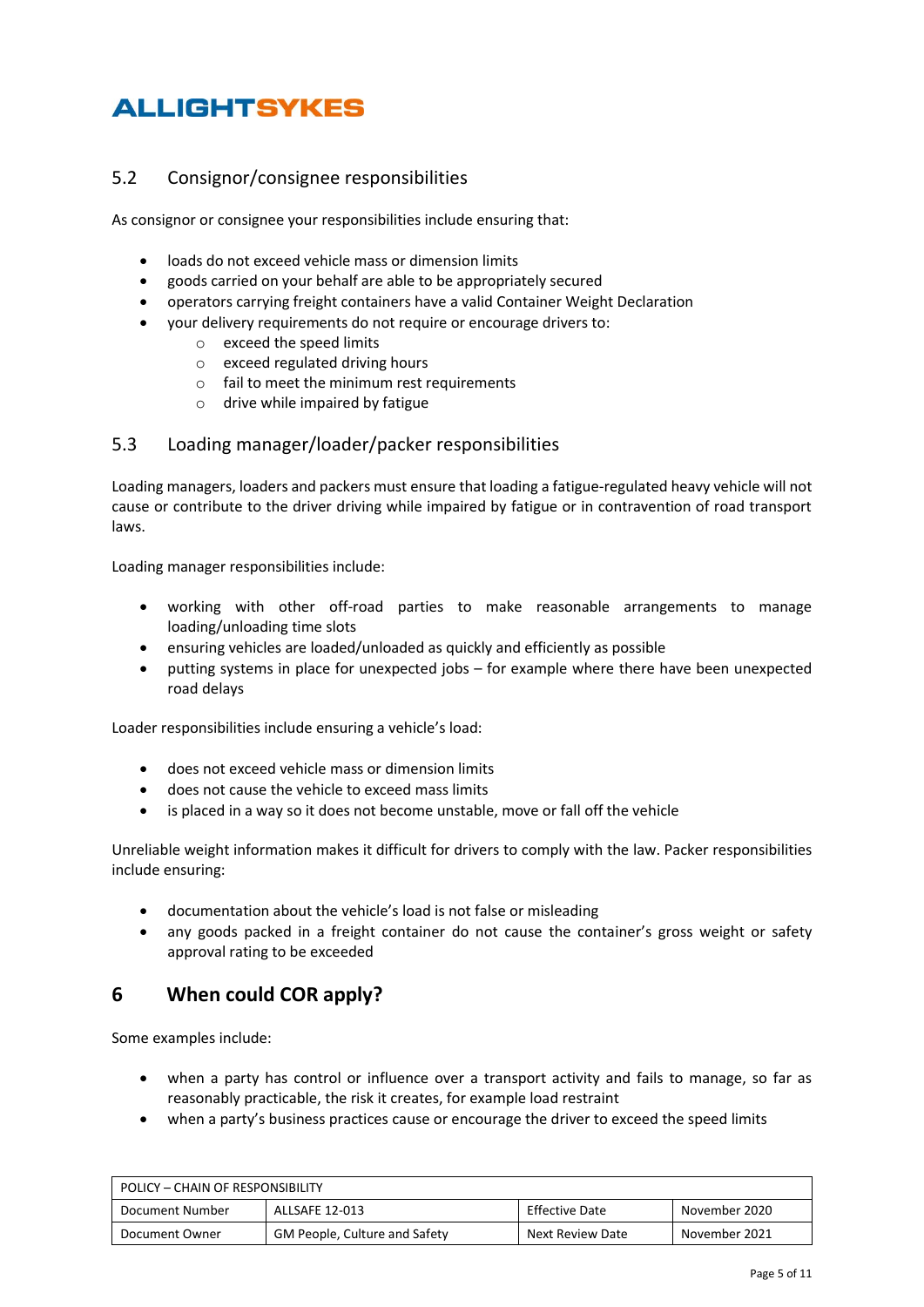- when a party's business practices cause or encourage the driver to breach mass, dimension, or loading requirements
- where instructions, actions or demands to parties in the supply chain cause or contribute to an offence under the law

This includes any direction, requirement or demand that is given directly or indirectly to a driver of a vehicle or a party in the chain of responsibility that has an impact on compliance, for example:

- a consignor or consignee has unrealistic contractual arrangements which causes or encourages the driver to exceed regulated driving hours or drive whilst fatigued
- a schedulers business practices, requests or demands, cause or encourage the driver to exceed the speed limit

Contracts that cause or encourage a driver or a party in the COR to break the law are illegal.

In a prosecution, the courts may consider the actions of each party in the supply chain. This includes what measures each party had in place to ensure safe practices and prevent breaches of the law occurring. Prosecution will need to demonstrate to the court that a party in the COR did not do all that was reasonably practicable to ensure the safety of the party's transport activities.

## **7 Main elements of COR**

COR is relevant for all areas of the Company, particularly in the areas that deal with heavy and light vehicles. The main elements of COR are mass and dimension, load restraint, driver fatigue, speed and maintenance.

### 7.1 Mass and dimension

All Company supply chain partners have an obligation to ensure each vehicle used in the transport of goods is legally complaint with both the regulated mass limits for axles and gross weights inclusive of all existing vehicles and accessories in addition to the manufacturer's specifications.

The prescribed mass and dimension requirements are set out in COR law and every load leaving our Company or working on behalf of our Company must comply. Internal procedures are available outlining how this applies to our Company (under development).

All supply chain partners will co-operate with the Company to ensure that the vehicle is not driven on a road while overloaded.

The supply chain party shall submit the vehicle to any form of weighing directed by the Company at any time, to verify that the vehicle and the axles of the vehicle is within the legal loading requirements where a shipping container is being used.

For import or export goods the prime contractor shall ensure they have a Container Weight Declaration ('CWD') from the responsible entity and provide a copy of this CWD to the driver, prior to transport a shipping container on a vehicle to or from a Company site.

Contractors vehicles fitted with on board weigh scales may be used to verify weights where no weighbridge is available.

| POLICY - CHAIN OF RESPONSIBILITY                                            |                                      |                  |               |
|-----------------------------------------------------------------------------|--------------------------------------|------------------|---------------|
| <b>Effective Date</b><br>ALLSAFE 12-013<br>November 2020<br>Document Number |                                      |                  |               |
| Document Owner                                                              | <b>GM People, Culture and Safety</b> | Next Review Date | November 2021 |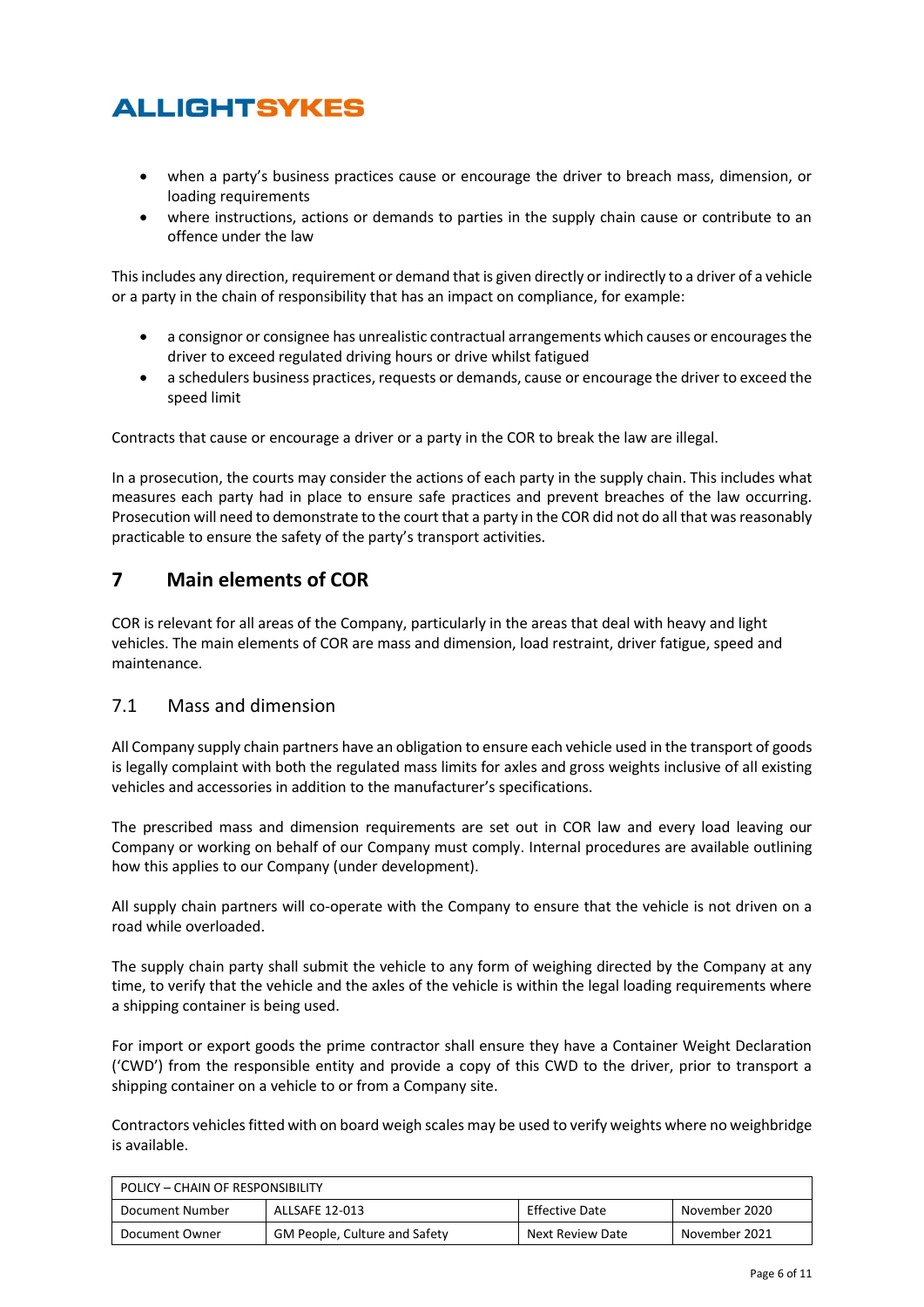### 7.2 Load restraint

It is the responsibility of the Consignor, Consignee, Loader, Loading Manager, Operator, Driver and others having a duty in the chain to take reasonable steps to ensure loads are appropriately restrained.

The prescribed load restraint requirements are set out in COR law and every load leaving our Company or working on behalf of our Company must comply. Internal procedures are available outlining how this applies to our Company (under development).

There are guides available and for all states with the exception of Western Australia, the Load Restraint Guide 2018 and Load Restraint Guide for light vehicles 2018 should be used. For Western Australia the 2004 Load Restraint Guide should be used. The 2018 guide can not legally be used in Western Australia. However, the legal intent of the performance standards has not changed between the 2004 and 2018 editions of the Load Restraint Guide.

In practice, there is no material difference between the performance standards in the 2004 and 2018 editions.

Our Company employees will carry out random checks or inspections to ensure load restraint guidelines are being adhered to. It is recognised that Company employees are not experts in load restraint and hence compliance monitoring will be limited to checking that:

- the load appears to have arrived securely fastened
- straps, fasteners, chains or webbing is in good condition
- goods have remained in the original packaging and have not become loose or dislodged
- there is no evidence of load shift in transit

### 7.3 Driver fatigue and speed

A party to COR could be held legally responsible when an expressed or implied condition of engagement, requires a driver to breach speed limits or operating hours to complete a job.

The driver fatigue and speed requirements are set out in COR law and every driver and load leaving our Company or working on behalf of our Company must comply. Internal procedures are available outlining how this applies to our Company (under development).

Whilst driver fatigue and speed are not specifically addressed in WA COR, the Company applies HVNL across all Company locations.

Our Company will not (directly or indirectly) require nor intend to reward a driver of a vehicle transporting a load to or from a site to breach or exceed:

- speed limits
- safe operating speeds
- driver operating and rest hours
- minimum fatigue requirements

Our Company will take due consideration of these factors when liaising with all COR parties when scheduling goods or services to be delivered.

| POLICY - CHAIN OF RESPONSIBILITY                                     |                                      |                  |               |
|----------------------------------------------------------------------|--------------------------------------|------------------|---------------|
| Effective Date<br>ALLSAFE 12-013<br>Document Number<br>November 2020 |                                      |                  |               |
| Document Owner                                                       | <b>GM People, Culture and Safety</b> | Next Review Date | November 2021 |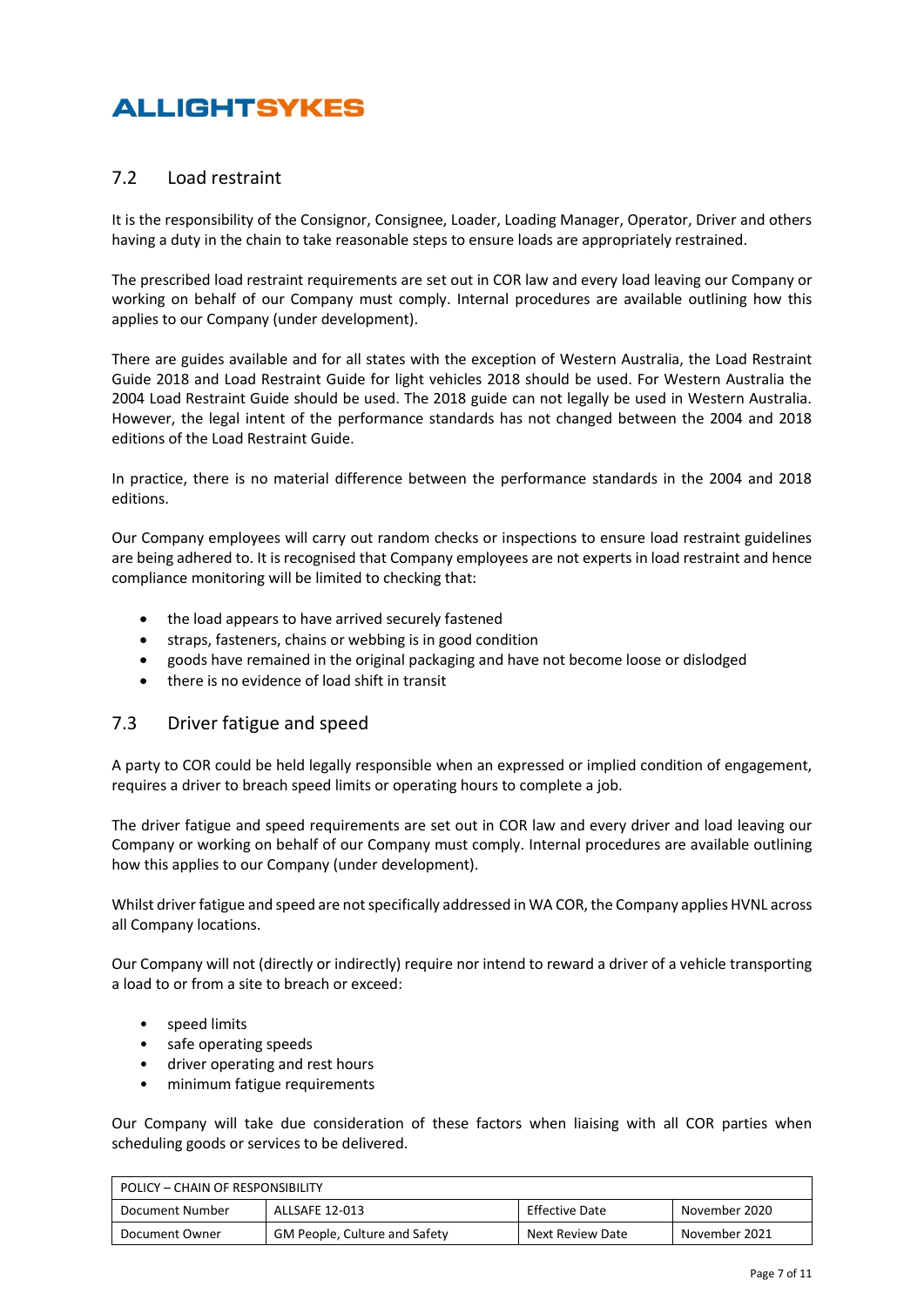Heavy vehicle transport companies ('Operator') must have trained and competent people to manage and administer fatigue management of drivers.

Additionally, it is expected that a process be in place to manage the use of illicit drugs, alcohol and prescription drugs in the workplace, and that this be appropriately managed and documented. However, if an Operator is found on a Company site to not be fit for work, our Company Fitness for Work policy will apply.

Ensuring that the driver's routes are realistic and safe and that demands are not imposed on the driver that may result in a driver putting themselves or others at risk. Schedules need to take into account the distance that needs to be covered, traffic conditions and delays at receiving sites.

It is expected that appropriate and correct documentation will be maintained by the Operator to satisfy COR requirements. This information may be requested if a breach, or potential breach, has been identified or has occurred.

Our Company will routinely monitor for causes of fatigue in drivers.

The Loading Manager must take all reasonable steps to ensure the driver is able to rest while waiting for the goods to be unloaded from the fatigue-regulated heavy vehicle.

#### 7.4 Maintenance and road worthiness

It is important all vehicles are free of defects, mechanically safe and in proper working order before a vehicle enters the road network.

Unsafe or poorly maintained and operated transport vehicles pose a greater risk of accident and injury. Poor maintenance and resulting break downs can also place added stress on parties in the COR in relation to other COR compliance elements, such as mass (taking increased loads on subsequent journeys to make up for journeys cancelled due to mechanical breakdown) or fatigue and speed (seeking to 'make up' for journeys lost due to mechanical breakdown).

The maintenance and road worthiness requirements are set out in COR law and every load leaving our Company or working on behalf of our Company must comply. Internal procedures are available outlining how this applies to our Company (under development).

Any vehicle used to carry road cargo must be safe and meet all relevant vehicle standards and Australian design rules and be maintained in a roadworthy state.

Those responsible for a vehicle must ensure that proper and routine inspections are carried out and any necessary maintenance and repairs are conducted.

Our Company has a responsibility to observe, record and report any vehicle found to be unroadworthy. Checks will be conducted on heavy vehicles and will include:

- vehicle identification (registration current for both truck and trailer) where possible
- tyres (min 1.5mm tread required)
- lights and reflectors (damaged, obscured or not working)
- windows and mirrors (cracked or missing)

| POLICY – CHAIN OF RESPONSIBILITY                                            |                                      |                  |               |
|-----------------------------------------------------------------------------|--------------------------------------|------------------|---------------|
| <b>Effective Date</b><br>ALLSAFE 12-013<br>November 2020<br>Document Number |                                      |                  |               |
| Document Owner                                                              | <b>GM People, Culture and Safety</b> | Next Review Date | November 2021 |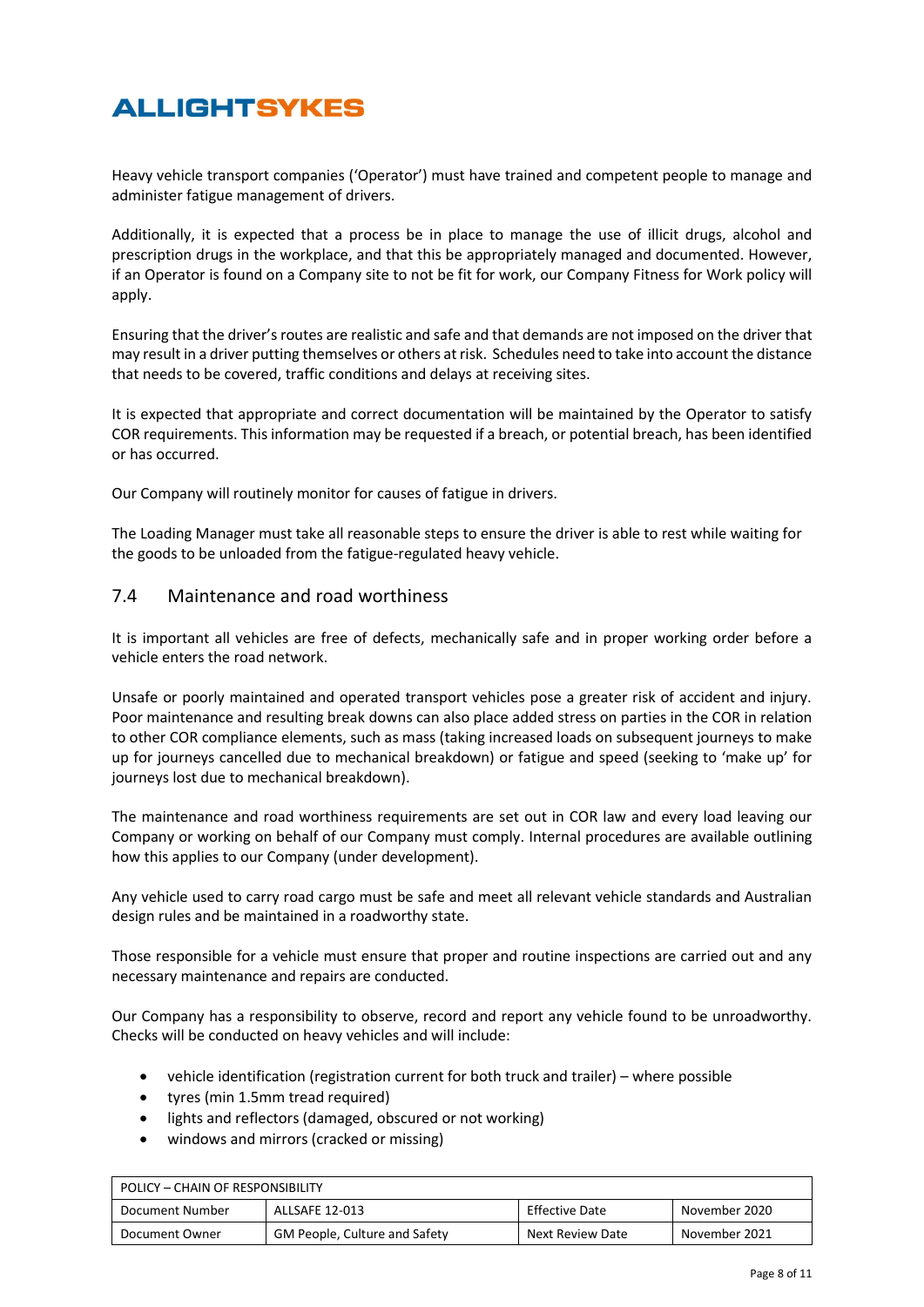- couplings and chains (fifth wheel, trailer chains, mud flaps)
- oil and or water leaks

A record of the check will be kept.

### **8 Breaches**

Breaches of COR laws are treated seriously.

Regulatory action may be taken including: improvement notices, prosecutions, resultant fines, courtimposed sanctions, unfair commercial benefits and prohibition orders, registration suspension and cancellations.

Heavy penalties for breaches apply to individuals, directors and corporations. Penalties can be significant and include individual fines ranging from \$50,000 to \$300,000 and/or 5 years imprisonment with corporate fines to \$3,000,000 (per offence).

The regulators have the view that prosecution is appropriate in some circumstances and it sends a message to the community that failure of legislative responsibilities will be enforced through the courts.

Internal procedures are available outlining how this applies to our Company (under development).

#### 8.1 Categories of breaches - HNVL

The Heavy Vehicle National Regulator manages COR breaches for HVNL. Under HVNL fatigue management, mass, dimension and loading and speed compliance offences are categorised according to the risk they present. The categorisation recognises the potential damage to road infrastructure and that risk to people's safety increases with the severity of the offence.

When an authorised officer investigates a possible breach, he or she will consider legislated limits, the potential risk to people's safety as well as the potential for damage to road infrastructure when determining the category of the offence.

Risks are divided into 'breakpoint' categories. The category of the breach is proportionate to the severity of the offence.

Fatigue management offence risk categories range from 'minor' to 'substantial', 'severe', and 'critical'.

Mass, dimension and loading offence risk categories range from 'minor' to 'substantial' and 'severe'.

Risk categories also determine what powers an authorised officer may use on the road, and the level of penalty that may apply.

- Minor breach risk of someone gaining a minor unfair commercial advantage over those who operate legally, but no risk to safety or infrastructure
- Substantial breach risk of damage to infrastructure, increasing traffic congestion and unfair competition. It may also involve some risk to safety, although not an appreciable risk
- Severe breach appreciable risk to safety, more severe risk to infrastructure, greater risk of traffic congestion or a greater level of unfair competition

| POLICY - CHAIN OF RESPONSIBILITY                                            |                                      |                  |               |
|-----------------------------------------------------------------------------|--------------------------------------|------------------|---------------|
| <b>Effective Date</b><br>ALLSAFE 12-013<br>Document Number<br>November 2020 |                                      |                  |               |
| Document Owner                                                              | <b>GM People, Culture and Safety</b> | Next Review Date | November 2021 |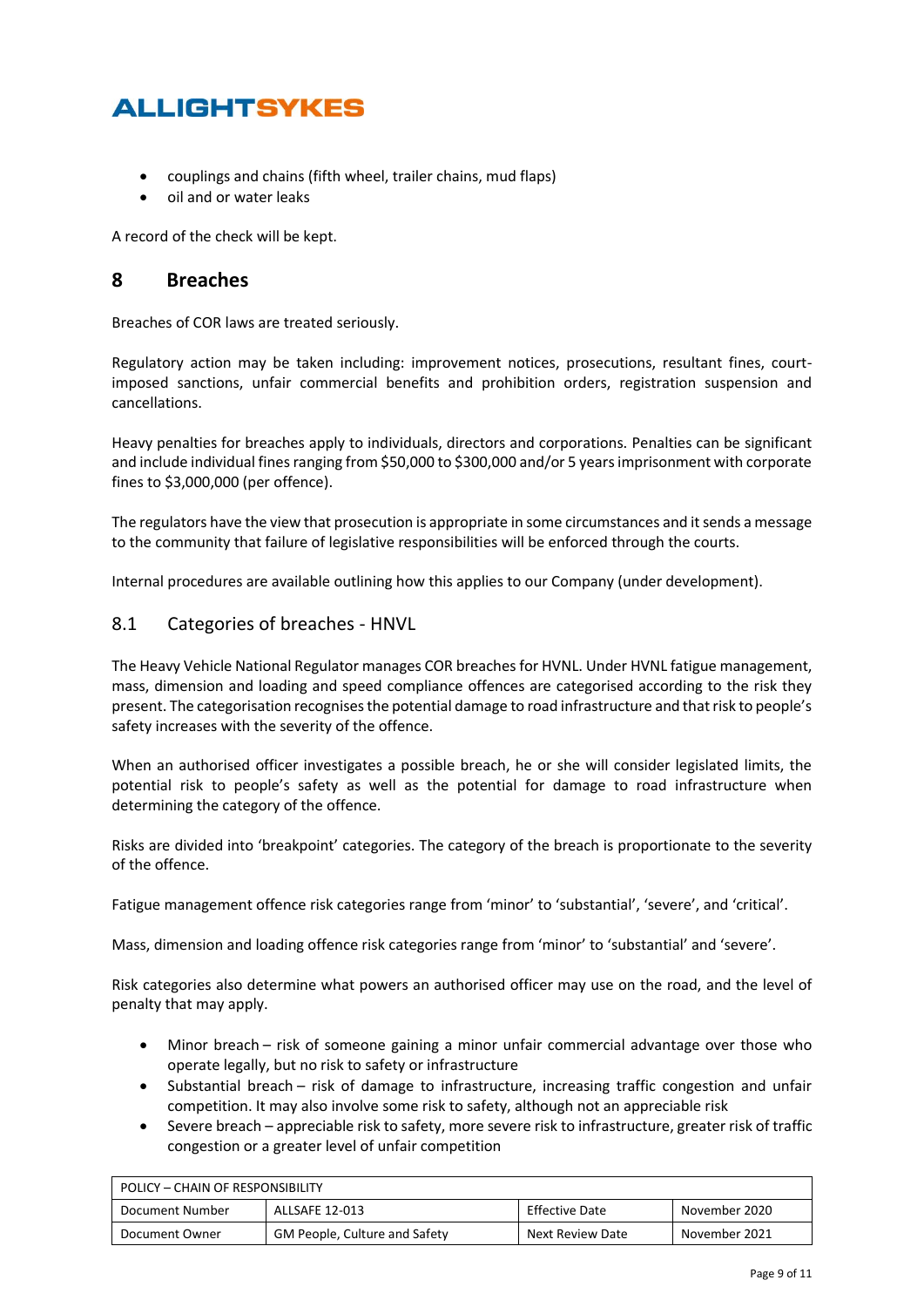• Critical breach – contravention of fatigue regulated maximum work time and/or minimum rest time which would adversely affect the driver's ability to drive safely

### 8.2 Categories of breaches – WA COR

Main Roads manages COR breaches for WA COR and are the key enforcer. They employ transport inspectors, an intelligence unit and dedicated investigators. WA Police also have the authority to enforce COR. Under WA COR breaches also have categories proportionate to the severity of the offence.

Mass, dimension and loading offence risk categories range from 'minor' to 'substantial' and 'severe'.

#### 8.3 Internal treatment of breaches

The Company will deal with any COR breaches in a serious and professional manner. Alleged breaches will be investigated with the scale of investigation depending on the seriousness of the breach. Examples of disciplinary action that may be taken include a discussion with the parties involved, a verbal or written warning, counselling, being stood down pending investigation or dismissal. If the breach is to involve a violation of the law the matter may also be referred to the appropriate authorities for deliberation.

For supply chain partners, it may mean suspension or termination of the relationship.

### **9 Raising a concern**

The Company encourages all people to raise any business concerns or queries they may have in a professional and conscientious manner. The person raising the concern does not need to be directly affected by the issue and can be observed through your work area. All issues raised should be done so in a factual and genuine manner. If you are unclear about what to do in a situation, raise the issue promptly with your supervisor or manager. If you are a supply chain partner, please speak with your main contact. If you feel you are unable to do this, you can contact and escalate to:

- The next level of management
- Your team's General Manager
- General Manager People, Culture and Safety
- Chief Executive Officer

All concerns and questions will be treated seriously, and confidentiality will be maintained to the highest degree possible. The Company is committed to maintaining its values and, as such, may take appropriate actions to protect a person who reports a breach in circumstances where doing so potentially puts them in a difficult situation. That is, the Company seeks to protect whistle-blowers, and whilst Company policy is under development in this area, please review [SGH's Whistleblower Policy](https://www.sevengroup.com.au/assets/Corporate-Governance/4497496191/sgh-whistleblower-policy-june-2019-final.pdf) as published on their website.

| POLICY – CHAIN OF RESPONSIBILITY                                            |                                      |                  |               |
|-----------------------------------------------------------------------------|--------------------------------------|------------------|---------------|
| <b>Effective Date</b><br>ALLSAFE 12-013<br>Document Number<br>November 2020 |                                      |                  |               |
| Document Owner                                                              | <b>GM People, Culture and Safety</b> | Next Review Date | November 2021 |